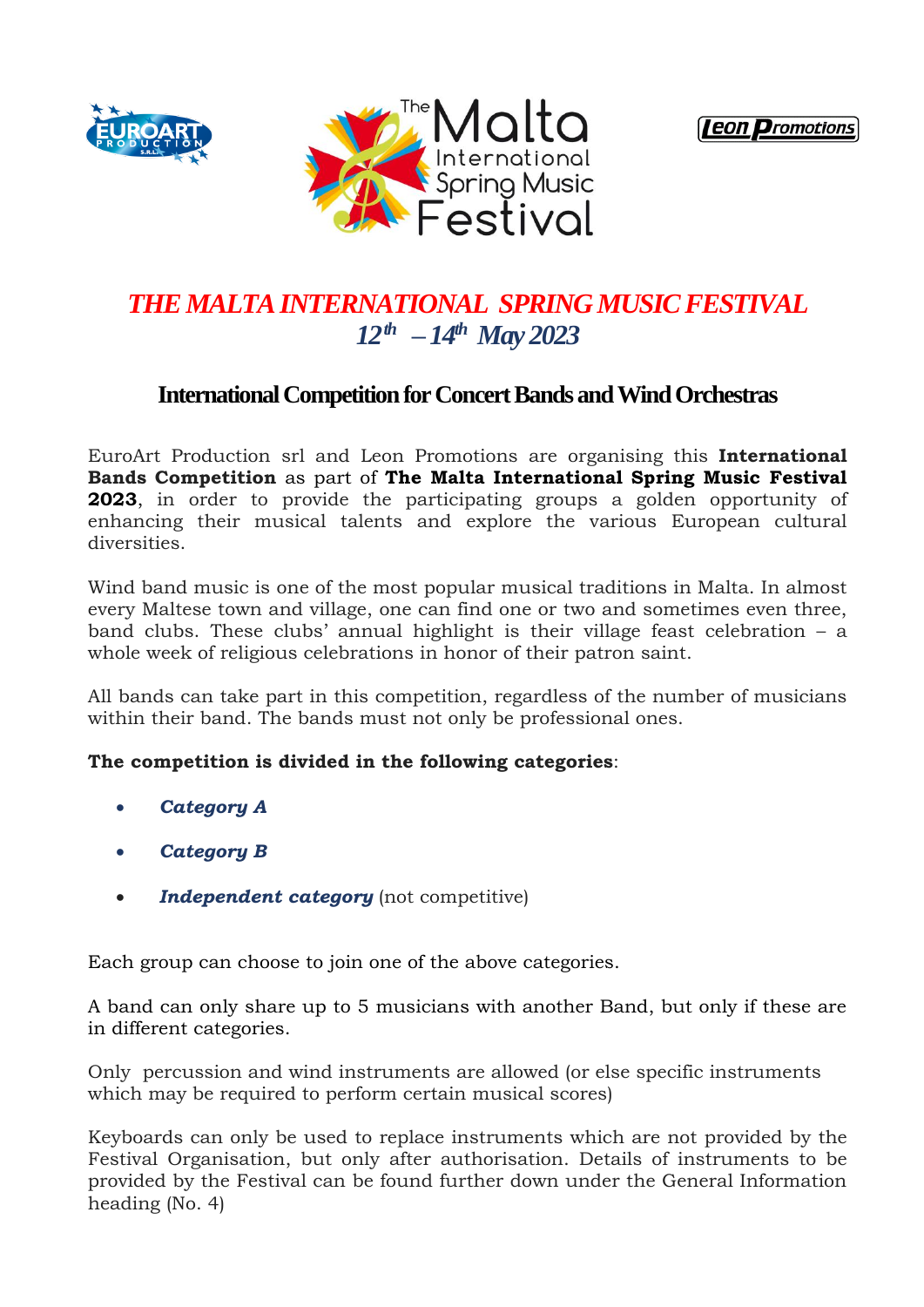Any changes and / or edits to the instrumentation scores, must be submitted to be evaluated by the Organisation/Jury, at the moment of admission for the actual Festival Competition Day.

# **1) Music Scores**

All bands participating in this competition must perform:

### *Compulsory Music Score*

### **CATEGORY A**:

Gustav Holst, **"FIRST SUITE in Mi b"** op. 28 n.1

Publisher: Boosey & Hawkes

#### **CATEGORY B**:

### Jacob de Haan **"CONCERTO D'AMORE"**

Publisher: De Haske

### *A music selection of the band's choice*

This should respect the International music parameters of difficulty:

Category A: parameters of difficulty  $3.5 - 5$ 

Category B: parameters of difficulty 2-3

Groups can perform a short piece of music as warm-up (out of the competition), that should not last more than 3 minutes.

For the Bands taking part in categories **A** and **B**, the overall performance, including the warm-up intro and the chosen repertoire, must not exceed the maximum duration of 35 minutes. The maximum time on stage must not exceed 40 minutes.

There will be a penalty for those groups who exceed the mentioned duration on stage. The jury panel will be strict on this issue and performances will be timed. This 40 minute period will commence the moment first musician gets on stage, till when the last musician gets off stage.

### **2) The Independent Category**

The Independent Category is intended for groups who opt to be out of competition.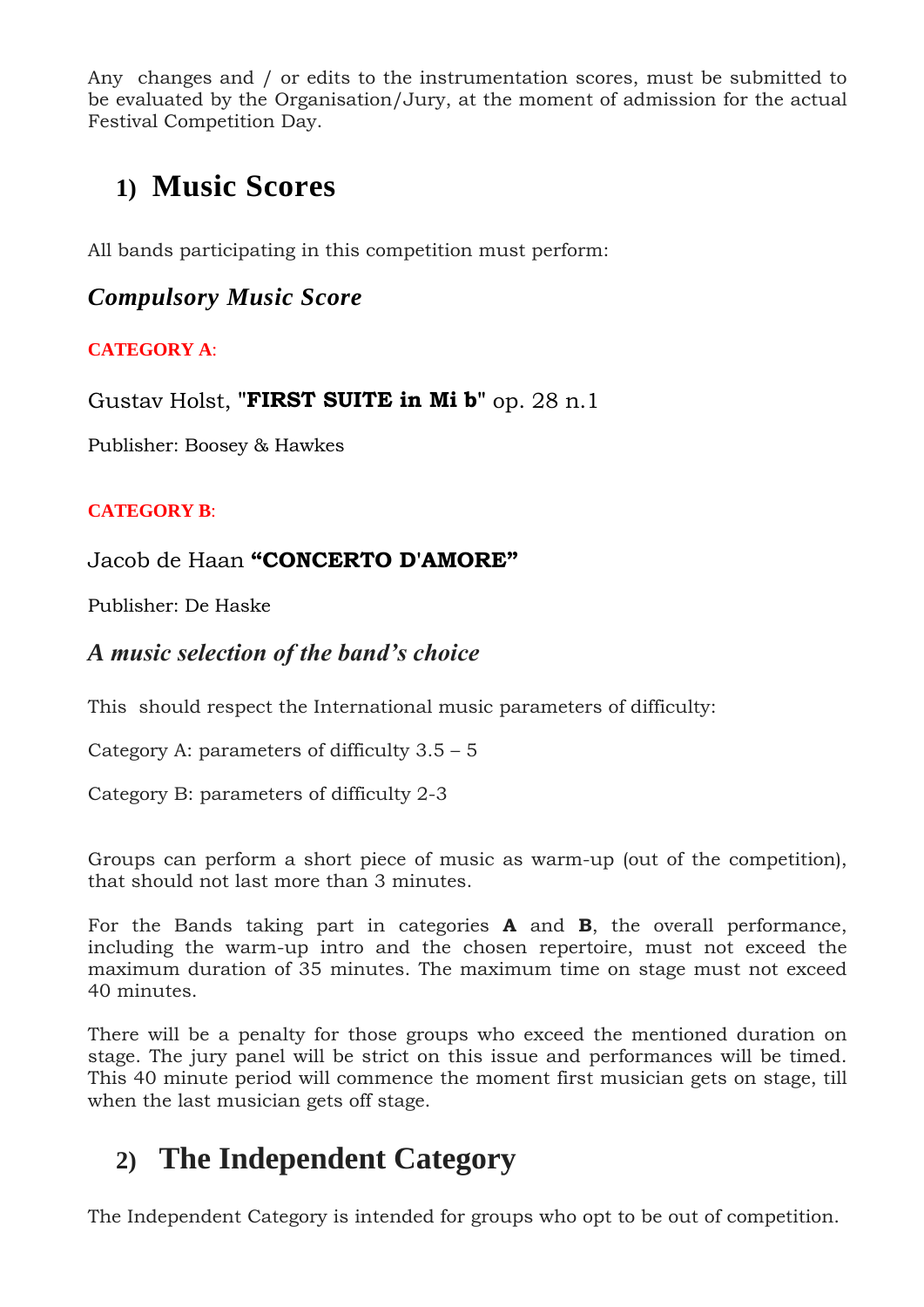Only in this Category the bands will be provided, in private form, a written assessment by one of the qualified International jury members. This assessment will deal with the artistic and technical skills of the band. It will propose valuable tools and suggestions for further improvement in musical arts.

The main aim of this category is to serve as a first step for groups aiming to participate in actual competitions in future years.

There are no prizes in connection with this Category.

The bands taking part in this Category must perform two music scores of their choice.

They can also perform a short music score as warm-up, that should not last more than 2 minutes.

For the Bands taking part in this category, the presented programme, including the warm-up piece and their chosen pieces of music, must not exceed the maximum duration of 20 minutes. Their maximum stage appearance must not exceed a total of 25 minutes.

All music scores expenses are to be incurred by the respective band.

# **3) Applications**

The application form which a group must submit, in order participate in any of the above mentioned category, must include the following documents:

- Band's CV
- Band's Director CV

All details submitted in the application form, including musician personal details,

can be verified by the Festival Organisation anytime during the Festival.

When the group received the official participation confirmation, the group must then provide:

- A photo of the band (possibly in concert formation) in jpg format.
- Information about each individual musician including info about their respective instruments.
- For Categories A and B 3 original copies of the music score of their choice.

For those participating in the Independent Category - 1 original copy of both pieces to be performed.

After the performance one copy of the music scores will be held by the Organisation. Given that photocopies are prohibited by law where music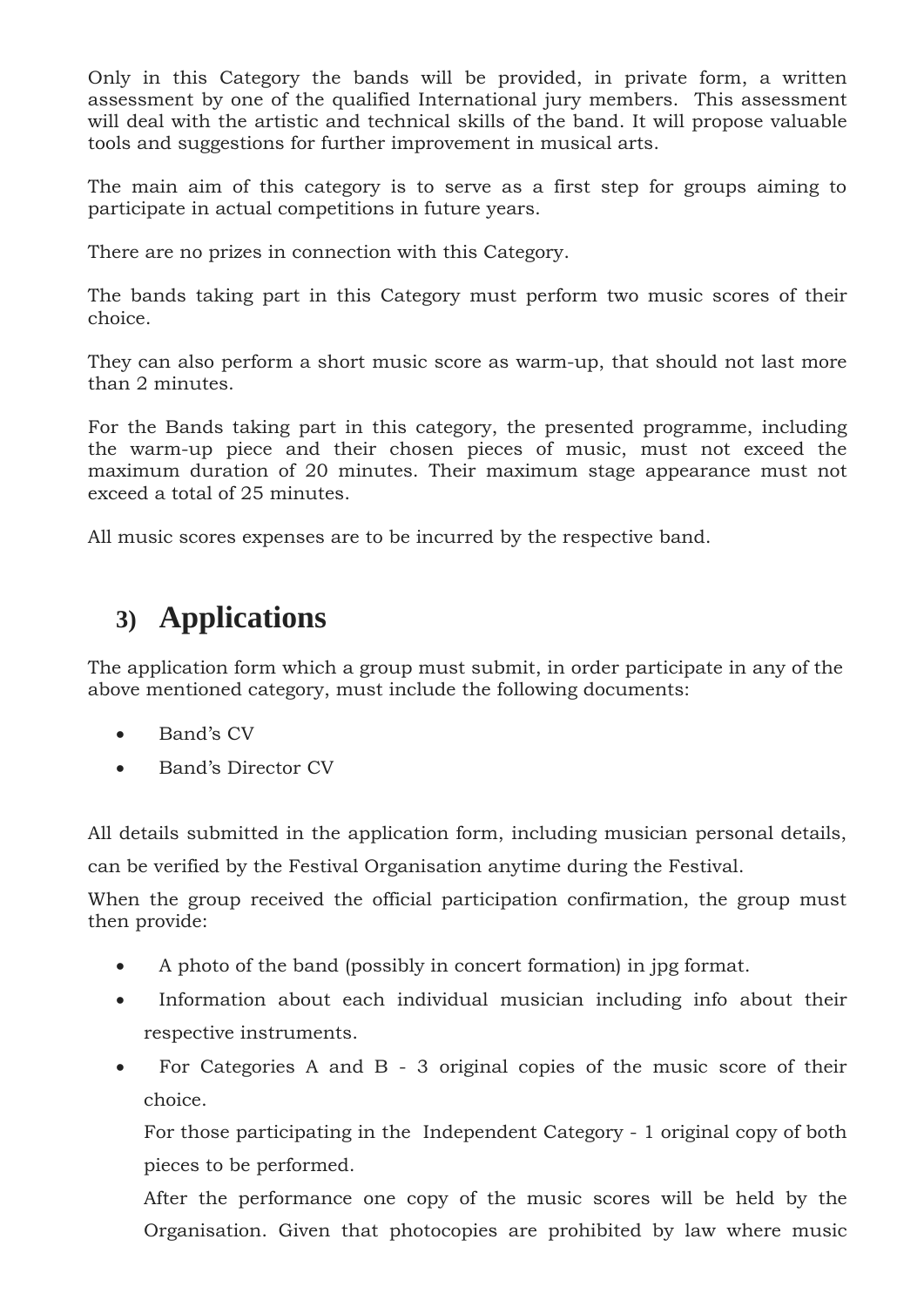scores are involved, please note that the each respective group is responsible for any photocopying of music scores.

Detailed plan of the musicians formation on stage.

# **4) General Information for Applicants**

- Admission in the competitions is at the discretion of the Jury Panel and Festival Organisation, who may even opt to suggest a group to participate in a different category from that requested.
- The running order of performances will be determined by the Organisation and the Jury Panel on basis of organisational and technical necessities and this will be communicated in writing to the participating groups.
- Directors may only conduct one band in the same category. A band can have two alternating Directors. The Orchestra Directors can conduct two bands only if these are participating in two different categories.
- Participant groups can make amendments to their list of musicians submitted with the application. These have to be communicated with the Festival Organisation by not later than the 9<sup>th</sup> May 2023.
- In the event of insufficient number of participants in a category, (minimum 8 bands entered in the competition) the Organization reserves the right to cancel the competition. The definitive confirmation will be communicated by 14th March 2023.
- If, due to reasons beyond the control of the Organisation, the promoted Theatre will be not available, the competition will be organised in a different venue, suitable for such an event.
- The Organisation will provide the participating bands with 40 lecterns, 3 timpani (26-29-32), bass drum, cymbals, snare drum, suspended cymbal, tambourine, wind chimes, bongos, glockenspiel, xylophone, a drum kit set. Percussion mallets and any percussion instruments which are not mentioned here must be brought by each respective band.
- The Organisation reserves the right to hold also further performances and parades during the Festival days, apart from those scheduled in connection with the competition. These performances can take place in other venues around the island. The detailed programme will be coordinated with each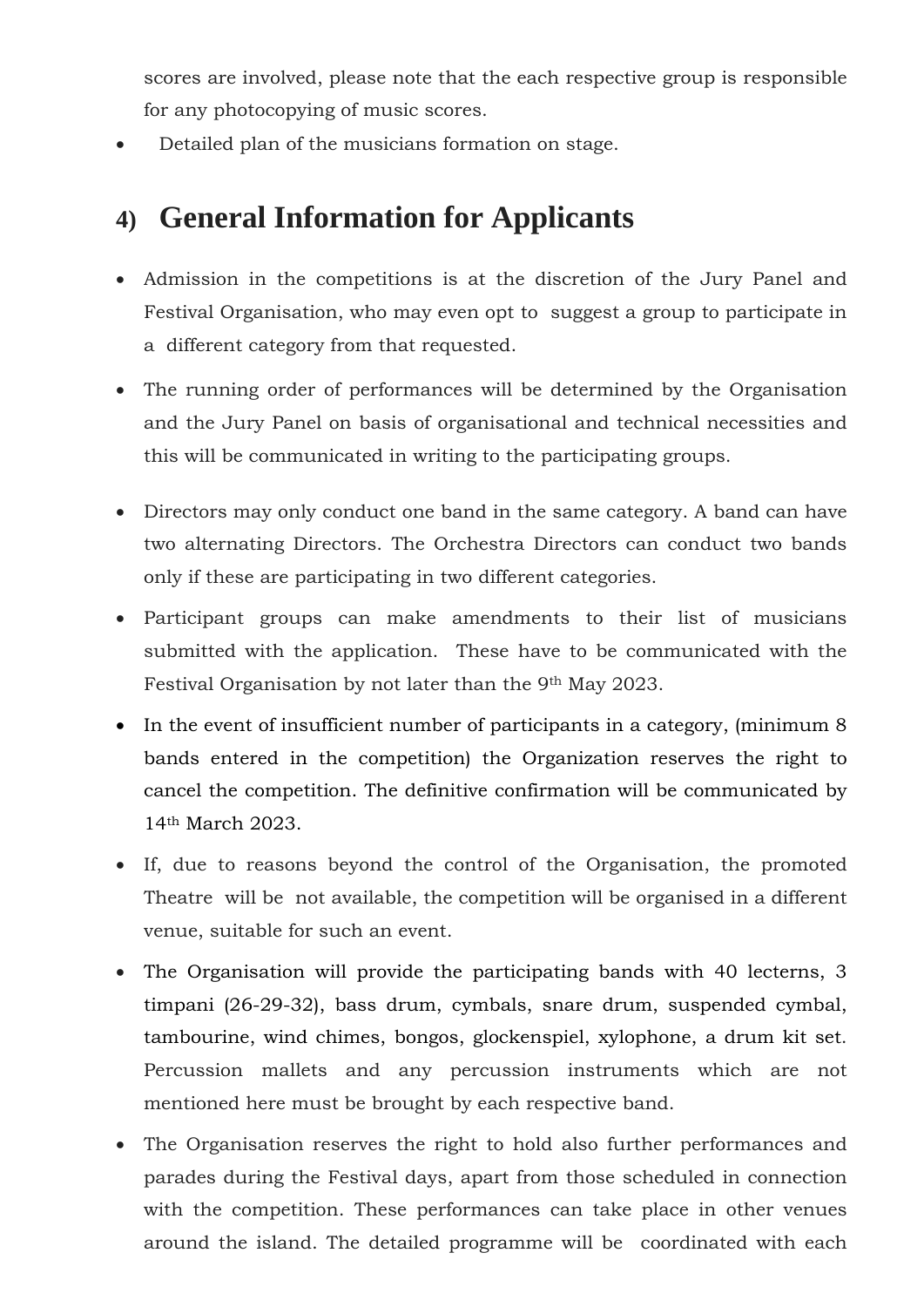group. (Transfers from the Hotel to these venues will be provided by the Organisation).

- Participating groups should opt only for the Festival accommodation packages.
- The Organisation is not responsible for any accident to persons or equipment during their journey to Malta and even during the Festival Days in Malta.
- All performances will be held either on Saturday  $13<sup>th</sup>$  or Sunday  $14<sup>th</sup>$  May.
- All costs connected with travelling and accommodation must be totally borne by the respective participants.

# **5) The Competition judging**

- **The Jury Panel** is going to be formed up of three famous International Directors of Bands/Orchestras.
	- o **J. De Haan - Holland (Chairman)**
	- o **Alfio Zito – Italy**
	- o **Archibald Mizzi - Malta**

(see curriculum).

- If for some reason or another, one of the above judges cannot make it, the Festival Organisation will provide a substitute, coming also from the International music sector.
- The jury panel will cast their votes on these parameters:
- 1. Intonation
- 2. Quality and balance of sound
- 3. Technique and articulation
- 4. Ensemble and rhythmic
- 5. Expression and dynamic
- 6. Interpretation
- For each Category, the ranking will be based on the final scores. The band that will achieve the highest score in all categories will win **"The Malta International Spring Music Festival Trophy"**
- The final classification for each category will start with the first, then second, then third place.
- The 1<sup>st</sup> prize for the Categories A & B will be awarded to the Band receiving the highest score, higher than 85.01/100.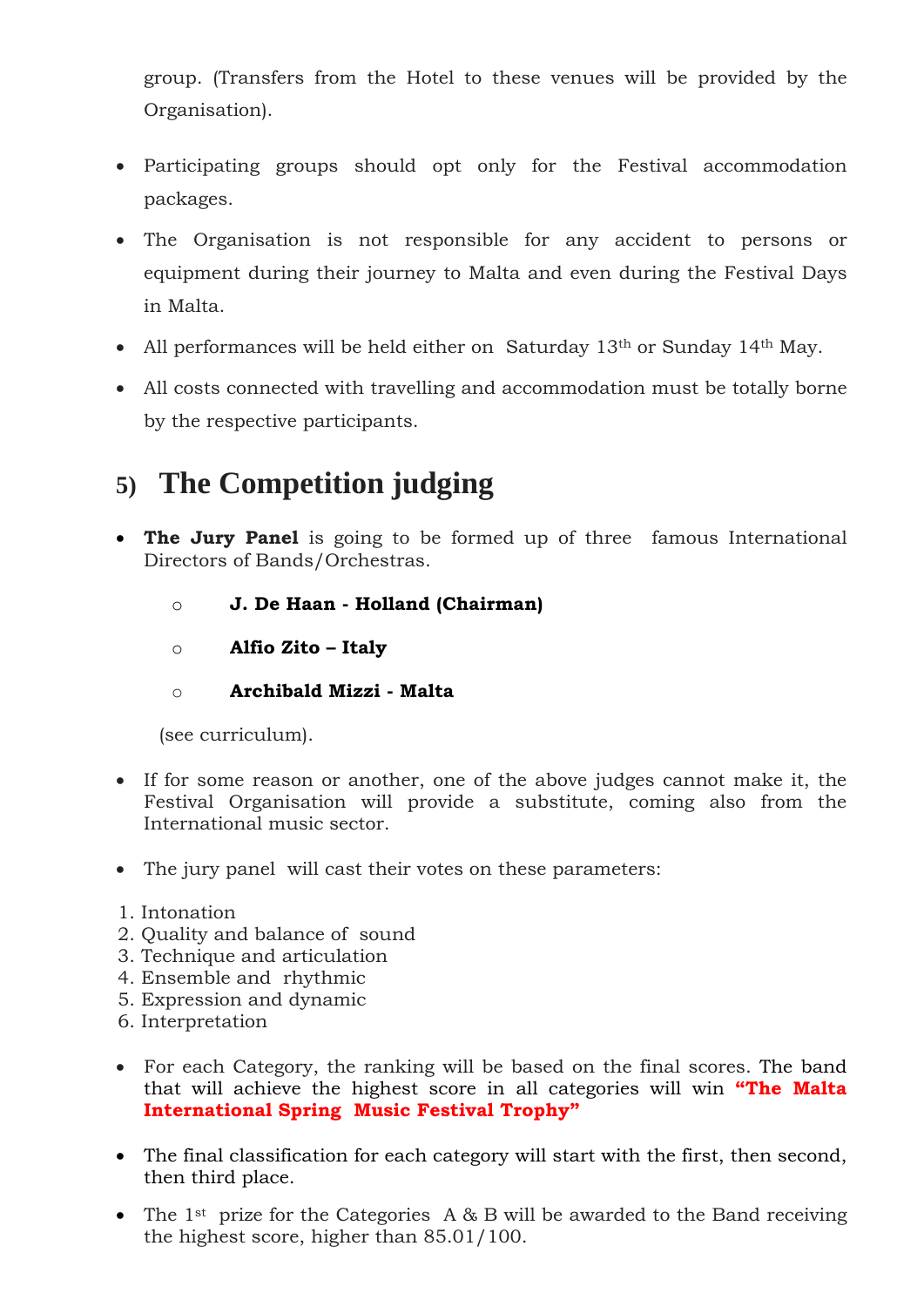- The  $2<sup>nd</sup>$  prize for Categories A & B will be awarded to the Band receiving the second highest score, higher than 80.01/85.00.
- The  $3<sup>rd</sup>$  prize for Categories A & B will be awarded to the Band receiving the third highest score, higher than 75.01/80.00.
- The final classification for each category will be compiled to scroll, it will be considered first the band that has achieved the highest score regardless of the merit.
- The way in which the Jury Panel will do their work, is regulated by internal rules of procedure. The jury's decisions are unquestionable and final.
- For the band to be eligible for adjudication of the above mentioned categories, its score has to be at least in the range between 60.01 and 75.00.
- The bands participating in all the above mentioned categories and which will exceed the maximum time set on stage, will be penalised by deducting 0.5 points from their final score, for every minute they exceed the agreed time on stage.
- A group which is not on site at their scheduled performing time, without any valid justification will be disqualified from competition/participation.
- All results will be announced at the end of the event.
- For the Independent Category, the Jury Panel will judge each group respective performance, so that each group will be able to know their respective musical level within the categories of this competition. The Jury Panel will also prepare a written evaluation, in private form, according to the following parameters: intonation, sound quality and balance, technique and articulation, ensemble and rhythm, expressiveness and dynamic, and interpretation.
- The results and of the written evaluations will both be provided by the Jury Panel at the end of the event, during the closing ceremony.
- As already stated, there will be no prizes for those who register in the Independent Category. The groups in this category will receive a certificate of participation.
- The groups participating in the Independent category may be asked by the Jury Panel, to interrupt their performance if they will exceed the time set for their stage appearance.

### **6) The Festival Workshop**

- This workshop will be conducted by Maestro Jacob De Haan. All those who love the music of this famous Dutch composer will be able to participate in these meetings, regardless of number and ages. Participants will also have the opportunity to know the creative process that leads to his music.
- The workshop will be divided in two sections:

#### **A) Theoretical**

#### **B) Practical (Concert lesson)**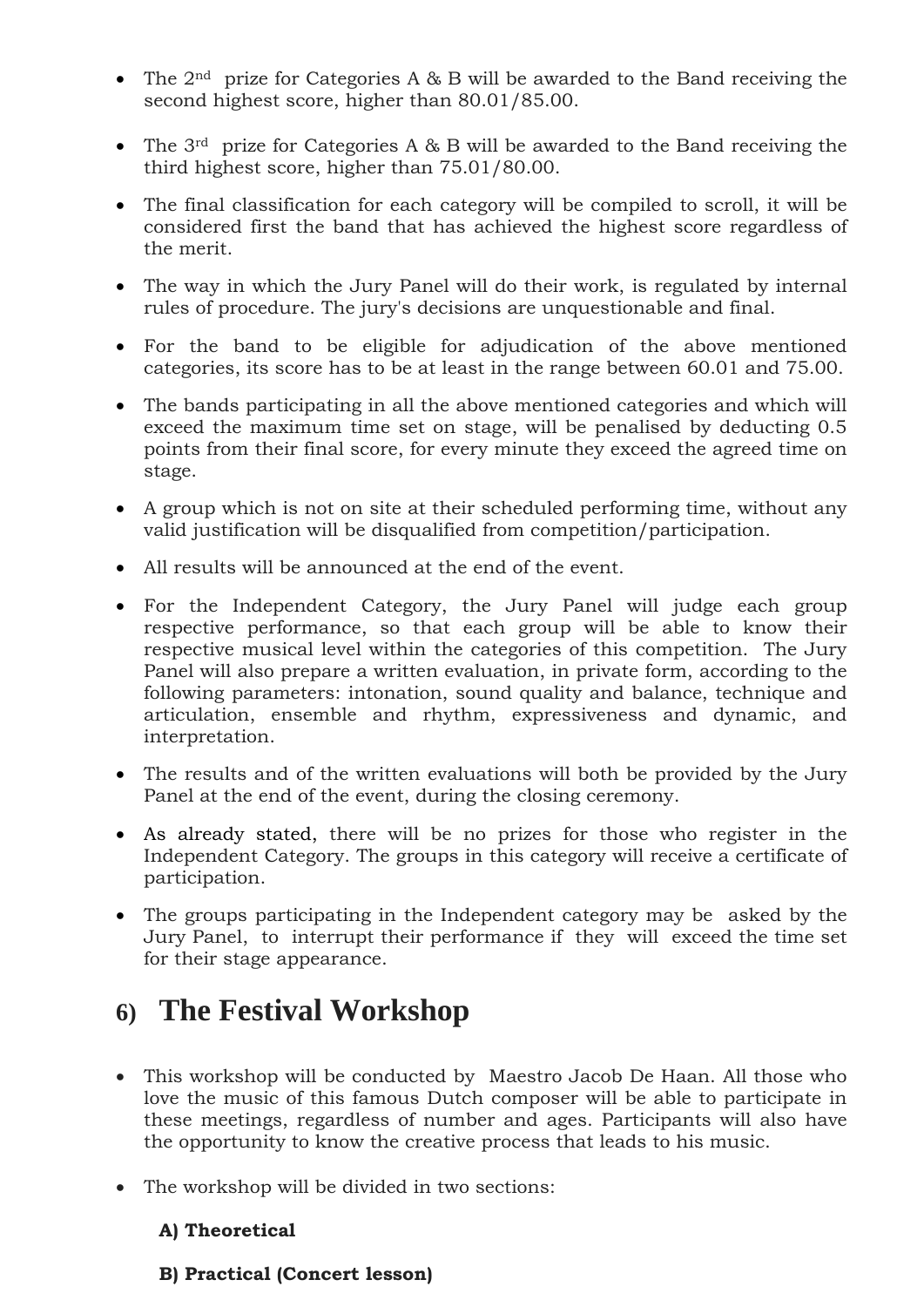In the application form, the group must communicate if intends to participate in this workshop. If the group wants to participate, it is mandatory to communicate the number of participants.

The workshop will be held in English and Italian.

#### **Theoretical Section**

This is dedicated for the Band Directors and with a maximum of 4 components from each band as listeners. In this meeting, Jacob De Haan, through a detailed musical analysis of his scores, will make the participants discover the creation of his music scores, from the moment that these were commissioned to the moment when these were performed.

Participants will also discover. step by step, the various musical passages that characterise all his compositions.

#### **Practical Section**

A band will be composed from musicians of different participating groups in the competition/festival. These musicians will be selected by their own respective Band Director, in collaboration with the Organisation, in order to create a balanced band, for a minimum number of 6 to a maximum of 10 musicians from each formation.

All participants, therefore, will have the opportunity to observe, practice, and listen how Jacob De Haan works with a Band and what the concertation technique is in assembling the pieces to be performed in public.

In addition to the selected musicians, it will be also possible for all the other musicians to participate at the "Concert lesson", but only as listeners.

### **7) Prizes**

### *Category A*

**1st place:** A total amount of **€1,700** to be redeemed as follow:

- A **€ 1,200** voucher to be spend on musical instruments from 'Oltremusica' via their online portal [www.oltremusicashop.com](http://www.oltremusicashop.com/)
- A **€ 500** discount voucher, to be used before December 2024, to participate in the festivals that the Organisation holds annually in Malta, Malgrat de Mar (Spain) and Taormina (Sicily- Italy).

**2nd place:** A total amount of **€ 1,000** to be redeemed as follow: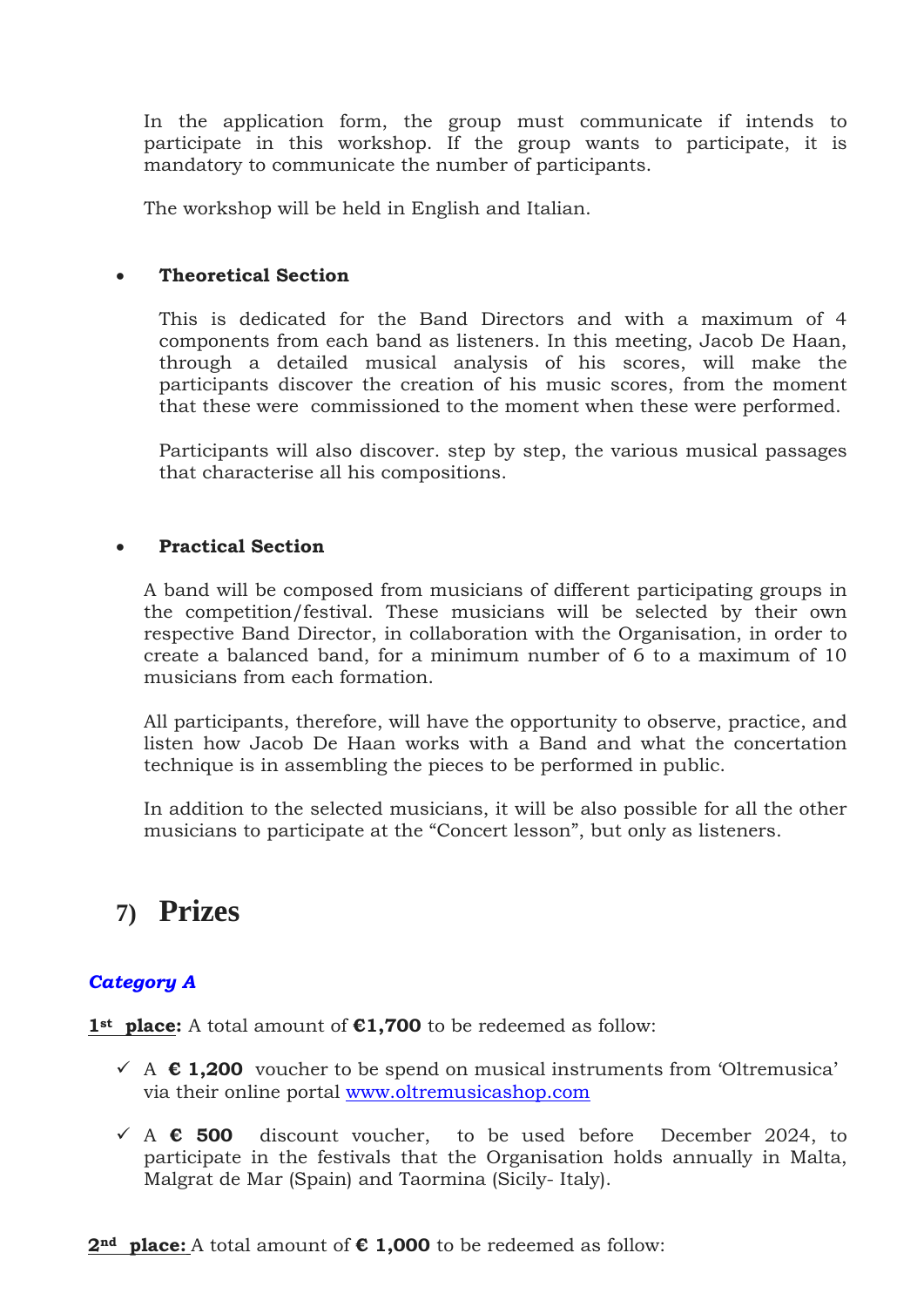- A **€ 600** voucher to be spend on musical instruments from 'Oltremusica' via their online portal [www.oltremusicashop.com](http://www.oltremusicashop.com/)
- A **€ 400** discount voucher, to be used before December 2024, to participate in the festivals that the Organisation holds annually in Malta, Malgrat de Mar (Spain) and Taormina (Sicily- Italy)

**3rd place:** A total amount of **€ 500** to be redeemed as follow:

 A **€ 500** discount voucher, to be used before December 2024, to participate in the festivals that the Organisation holds annually in Malta, Malgrat de Mar (Spain) and Taormina (Sicily- Italy).

#### *Category B*

**1st place:** A total amount of **€ 1,300** to be redeemed as follow:

- A **€ 1,000** voucher to be spend on musical instruments from 'Oltremusica' via their online portal [www.oltremusicashop.com](http://www.oltremusicashop.com/)
- A **€ 300** discount voucher, to be used before December 2024, to participate in the festivals that the Organisation holds annually in Malta, Malgrat de Mar (Spain) and Taormina (Sicily- Italy)

**2nd place:** A total amount of **€ 800** to be redeemed as follow:

- A **€ 500** voucher to be spend on musical instruments from 'Oltremusica' via their online portal [www.oltremusicashop.com](http://www.oltremusicashop.com/)
- A **€ 300** discount voucher, to be used before December 2024, to participate in the festivals that the Organisation holds annually in Malta, Malgrat de Mar (Spain) and Taormina (Sicily- Italy)

**3rd place:** A total amount of **€ 400** to be redeemed as follow:

 A **€ 400** discount voucher, to be used before December 2024, to participate in the festivals that the Organisation holds annually in Malta, Malgrat de Mar (Spain) and Taormina (Sicily- Italy).

The mentioned discount voucher is not transferable and it is valid only if the group participates in the chosen festival (not only for taking a holiday). Voucher cannot be used as payment for the competitions registration fee.

Groups will be responsible for all shipping charges.

The Bands that will only get a final score of 60.01 to 75.00 will not be eligible for any prize. However, all the participating bands will receive a certificate of participation.

The Festival Organisation reserves the right to award additional prizes for performances of particular interest or to Band Directors who will have demonstrated special artistic skills.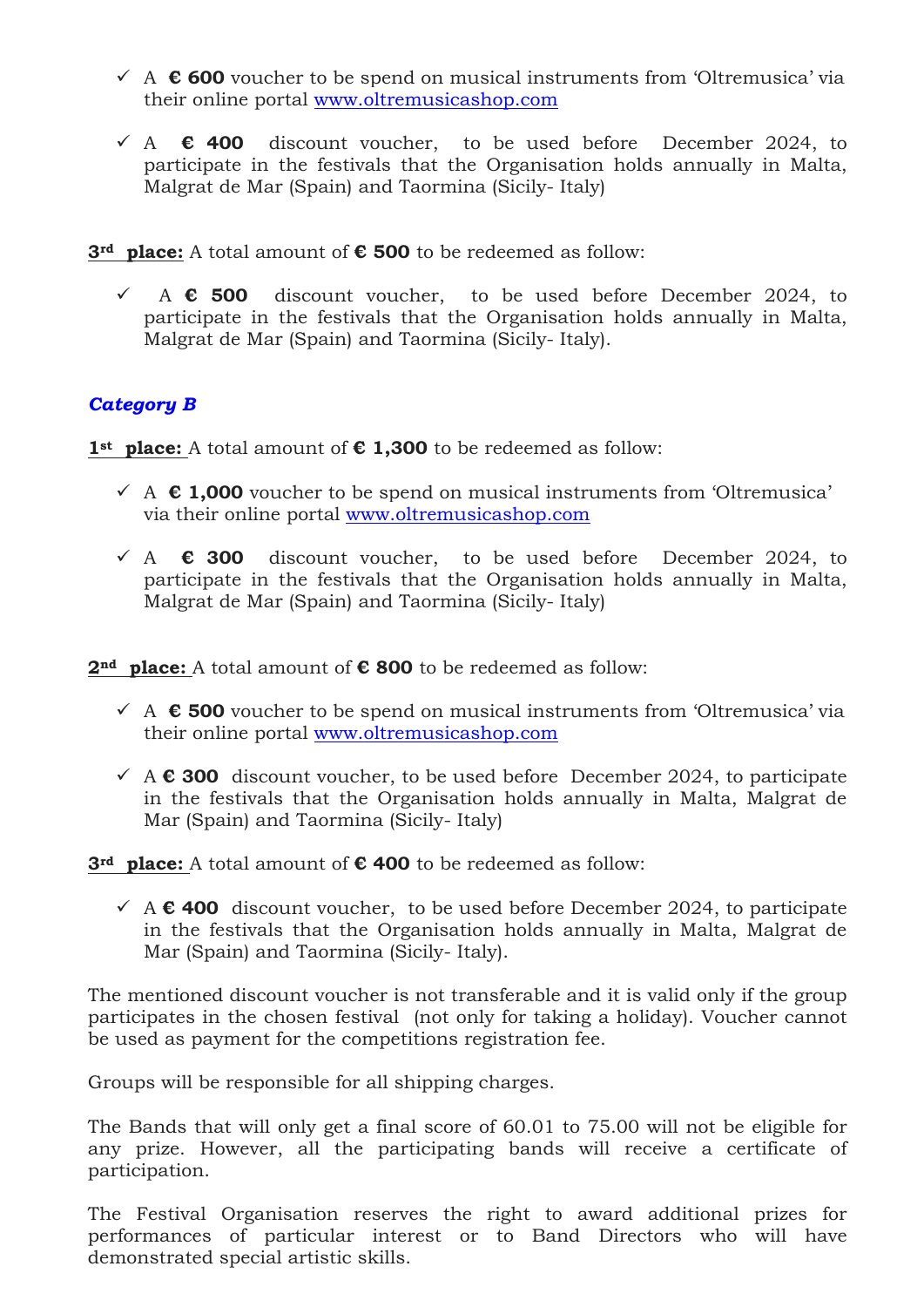During the awards ceremony, there must be a representative for each participating Band, who will collect the participation certificate and also a technical document including details of the votes for each song and criteria and even awards if any.

# **8) General Conditions for Participation**

- The Festival Organisation reserves the right to make any changes to the programme established, as may be necessary, for reasons beyond their control, if however this should prove necessary for the success of the festival itself. The Organisation, in such cases, will make the choices with the upmost respect for all the participating groups and with the sole aim of the Festival successful outcome.
- The Organisation reserves the right to use photographic and/or audiovisual material and use it for advertising and promotional purposes. So the participating groups when confirming their participation, will automatically authorise the production of such material for the purposes specified above and are therefore not entitled to any payment for the photographic, audiovisual, radio broadcasts, and any recordings which will be used.
- The Organisation accepts no liability regarding any accidents or injuries to persons or property during the course of the Festival and even during travelling for this Festival. The groups, therefore, be held liable for any damage caused by their members to persons and/or property (including the Hotel where they will stay), during performances and permanence, while travelling to reach Malta and to return to their respective countries of origin. The groups will also be responsible for any health problems, accidents, accidents that may occur to their members during the event. The groups will also be responsible for their minors.
- If a group, could not arrive for the Festival, for reasons not attributable to the Organisation, the same group would lose the amount paid at the time of defection.
- The Festival Organisation EuroArt production srl (Giuseppe Corsaro) and Leon Promotions (Noel Castillo) is released from any liability under the above as described and specified.

### **9) Participation Fees**

For the local concert Bands and wind orchestras (Malta) that want to take part in the competition, the participation fee is  $€500$ .

The registration fee for the workshop, held by Mro. J De Haan, is  $€100$  per person.

For International bands who opt to participate and who will take the Festival Organisation Package, will not pay the above mentioned fees of participation and for workshop registration.

#### **Deadline for submissions of applications: 28th February 2023.**